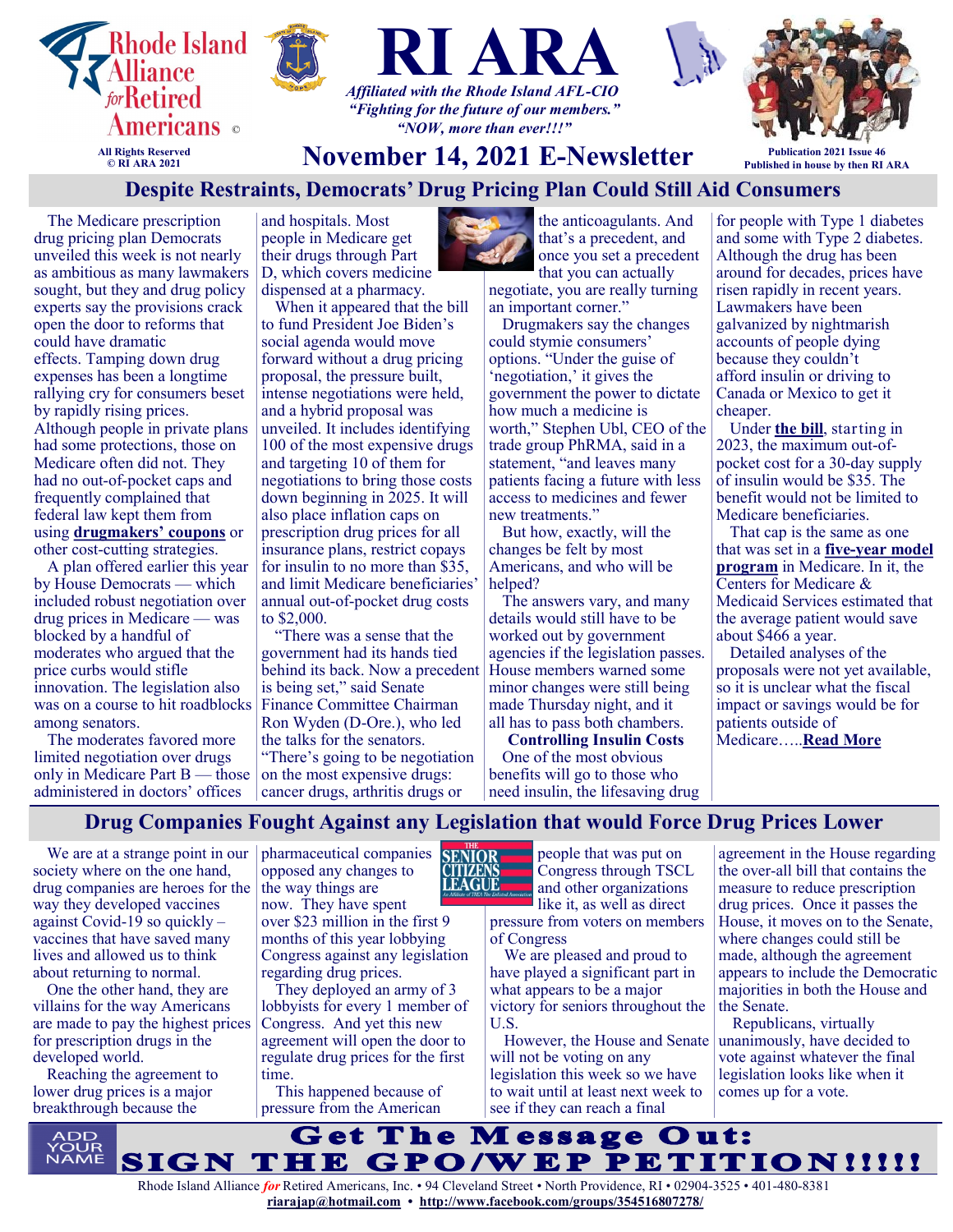# **Security tax in 2021? Is there a Social Security tax cap?**

Although the Social Security tax rate hasn't changed since 1990, the amount of one's earnings that are subject to Social Security tax changes from year to year. The amount liable to Social Security tax is capped at \$142,800 in 2021 but will rise to \$147,000 in 2022. The change to the taxable maximum, called **[the](https://www.ssa.gov/oact/cola/cbb.html)  [contribution and benefit base](https://www.ssa.gov/oact/cola/cbb.html)**, is based on the National Average Wage Index. The increase for 2022, at 2.9 percent, is less than the 3.7 percent increase for 2021. These annual limits are also applied to the computation to **[calculate Social Security](https://en.as.com/en/2021/11/03/latest_news/1635947320_434667.html)  [benefits](https://en.as.com/en/2021/11/03/latest_news/1635947320_434667.html)** based on one's earnings along with other factors. **[How to calculate your Social](https://en.as.com/en/2021/11/03/latest_news/1635947320_434667.html)  [Security benefits](https://en.as.com/en/2021/11/03/latest_news/1635947320_434667.html) [Will Social Security](https://en.as.com/en/2021/11/03/latest_news/1635895341_553486.html)  [beneficiaries get a fourth](https://en.as.com/en/2021/11/03/latest_news/1635895341_553486.html)  [stimulus check?](https://en.as.com/en/2021/11/03/latest_news/1635895341_553486.html) [When to expect Social Security](https://en.as.com/en/2021/11/05/latest_news/1636067511_623006.html)  [payments](https://en.as.com/en/2021/11/05/latest_news/1636067511_623006.html) [The rules regarding Medicare](https://en.as.com/en/2021/11/02/latest_news/1635893080_610543.html)  [enrollment](https://en.as.com/en/2021/11/02/latest_news/1635893080_610543.html)**

What is the Social Security tax rate?

The Social Security tax rate has remained the same since 1990, the last time it was increased. Workers contribute to the Social Security Trust Funds

through payroll taxes, the  $\Box$   $\Box$  earnings of Federal Insurance Contributions Act (FICA) tax, and for the selfemployed, the Self-Employment Contributions Act (SECA) tax. Workers also pay into the Medicare's Hospital Insurance (HI) program as part of the **[FICA and SECA taxes.](https://faq.ssa.gov/en-us/Topic/article/KA-02375#:~:text=The%20self%2Demployed%20pay%20Self,tax%20as%20a%20business%20expense.)**

For those who earn a wage or salary, they share the 12.4 percent Social Security tax equally with their employer on their net earnings. The maximum taxable amount for the Social Security tax is \$142,800 in 2021. Likewise, the 2.9 percent Medicare's Hospital Insurance tax is split equally but there isn't

an earnings limit for the tax. For example, an employee that earns \$150,000 pays 6.2 percent of the first \$142,800 he or she earns, or \$8,854, and the employer would put in the same amount for a total of \$17,708 for Social Security. However, both would contribute \$2,175, or 1.45 percent of \$150,000, for a total of \$4,350. Generally, an employer will withhold what an employee owes from a paycheck and send the amount due for both to the government.

The self-employed with net

\$150,000 must pay the full 12.4 percent on

\$142,800 of net earnings in 2021, \$17,708, and 2.9 percent on the whole \$150,000, or \$4,350. However, the selfemployed are allowed to deduct half of the SECA tax as a business expense.

How do Social Security contributions work?

In order to receive Social Security retirement benefits, a worker must earn 40 credits, but can only accumulate a maximum of 4 per year. Some workers can reach that amount in ten years, but the longer you work, the higher your monthly benefits payment should be. The Social Security Administration uses the average of 35 highest-earnings years as part of their computation, years not worked count as a zero income year lowering the average. As well, a worker can retire at 62 if they have their 40 credits, but they will receive lower monthly payments. If that worker continues working until reaching **[full retirement](https://www.ssa.gov/benefits/retirement/planner/agereduction.html)  [age](https://www.ssa.gov/benefits/retirement/planner/agereduction.html)**, they will receive considerably more each month. In order to receive

the **[maximum possible monthly](https://en.as.com/en/2021/10/16/latest_news/1634415016_060254.html)  [benefits](https://en.as.com/en/2021/10/16/latest_news/1634415016_060254.html)**, a worker needs to keep working until they are 70 years old.

The Social Security taxes you pay from your earnings during your working years fund benefits for existing beneficiaries along with the Social Security Trust Funds. In 2021,there are approximately 176 million workers who are employed in jobs covered by the Old-Age, Survivors, and Disability Insurance (OASDI) tax. They cover the benefits of around 65 million Americans who are receiving benefits in 2021. **[According to the Social](https://www.ssa.gov/news/press/factsheets/basicfact-alt.pdf)  [Security Administration](https://www.ssa.gov/news/press/factsheets/basicfact-alt.pdf)** that translates to 2.7 covered workers per each Social Security beneficiary currently. But by 2035 that number will reduced to a ratio of 2.3 to each beneficiary. There are worries about the long-term viability of the program and whether financing shortfalls could affect future benefits. **[Lawmakers are](https://en.as.com/en/2021/11/02/latest_news/1635856539_243627.html)  [considering legislation](https://en.as.com/en/2021/11/02/latest_news/1635856539_243627.html)** to ensure the health of Social Security until a longer-term solution can be developed to guarantee benefits into the future.

## **As Overdose Deaths Soar, DEA-Wary Pharmacies Shy From Dispensing Addiction Medication**

When Martin Njoku saw opioid addiction devastate his West Virginia community, he felt compelled to help. This was the place he'd called home for three decades, where he'd raised his two girls and turned his dream of owning a pharmacy into reality.

In 2016, after flooding displaced people in nearby counties, Njoku began dispensing buprenorphine to them and to local customers at his Oak Hill Hometown Pharmacy in Fayette County. Buprenorphine, a controlled substance sold under the brand names Subutex and Suboxone, is a medication to treat opioid use disorder. Research shows it halves **[the risk of](https://www.careinnovations.org/wp-content/uploads/MOUD-Saves-Lives_NAS_2019.pdf)  [overdose](https://www.careinnovations.org/wp-content/uploads/MOUD-Saves-Lives_NAS_2019.pdf)** and **[doubles people's](https://jamanetwork.com/journals/jama/fullarticle/2279713)  [chances](https://jamanetwork.com/journals/jama/fullarticle/2279713)** of entering long-term recovery.

"I thought I was doing what was righteous for people who have illness," Njoku said.

But a few years later, the Drug Enforcement

Administration raided Njoku's pharmacy and accused the facility of contributing to the opioid epidemic rather than curbing it. The agency revoked the pharmacy's registration to dispense controlled substances, claiming it posed an "imminent danger to public health and safety." Although two judges separately ruled in Njoku's favor, the DEA's actions effectively shuttered his business.

"I lost everything that I worked for," Njoku said. Lawyers, pharmacists, harmreduction advocates and a former DEA employee say Njoku's case



is emblematic of the DEA's aggressive stance on buprenorphine. An opioid itself, the medication can be

misused, so the DEA works to limit its diversion to the streets. But many say the agency's policies are exacerbating the opioid epidemic by scaring pharmacies away from dispensing this medication when it's desperately needed. Drug overdose deaths **[hit record](https://www.cnn.com/2021/07/14/health/drug-overdose-deaths-2020/index.html)  [highs last year](https://www.cnn.com/2021/07/14/health/drug-overdose-deaths-2020/index.html)**, and despite medical experts considering medications like buprenorphine the gold standard, less than 20% of people with opioid use disorder typically receive [them.](https://www.pewtrusts.org/en/research-and-analysis/issue-briefs/2021/05/policies-should-promote-access-to-buprenorphine-for-opioid-use-disorder) The federal government **[has taken steps](https://www.usnews.com/news/health-news/articles/2021-04-28/biden-administration-eases-prescribing-requirements-for-opioid-treatment-drug) to increase the number of clinicians who prescribe buprenorphine, but many** 

### **patients struggle to get those prescriptions filled. A recent study found that [1 in 5 U.S.](https://www.sciencedirect.com/science/article/abs/pii/S0376871621002246)  [pharmacies do not provide](https://www.sciencedirect.com/science/article/abs/pii/S0376871621002246)  [buprenorphine.](https://www.sciencedirect.com/science/article/abs/pii/S0376871621002246)**

"Pharmacies are terrified they're going to lose their DEA registration and go out of business," said Charles "Buck" Selby, a former inspector and chief compliance officer for the West Virginia Board of Pharmacy, who retired in 2018.

The ramifications can be particularly acute in rural areas, where a dearth of addiction treatment providers, lack of transportation and stigma against these medications already create barriers. If pharmacies decline to provide buprenorphine too, patients will have few options left, Selby said….**[Read More](https://khn.org/news/article/as-overdose-deaths-soar-dea-wary-pharmacies-shy-from-dispensing-addiction-medication/)**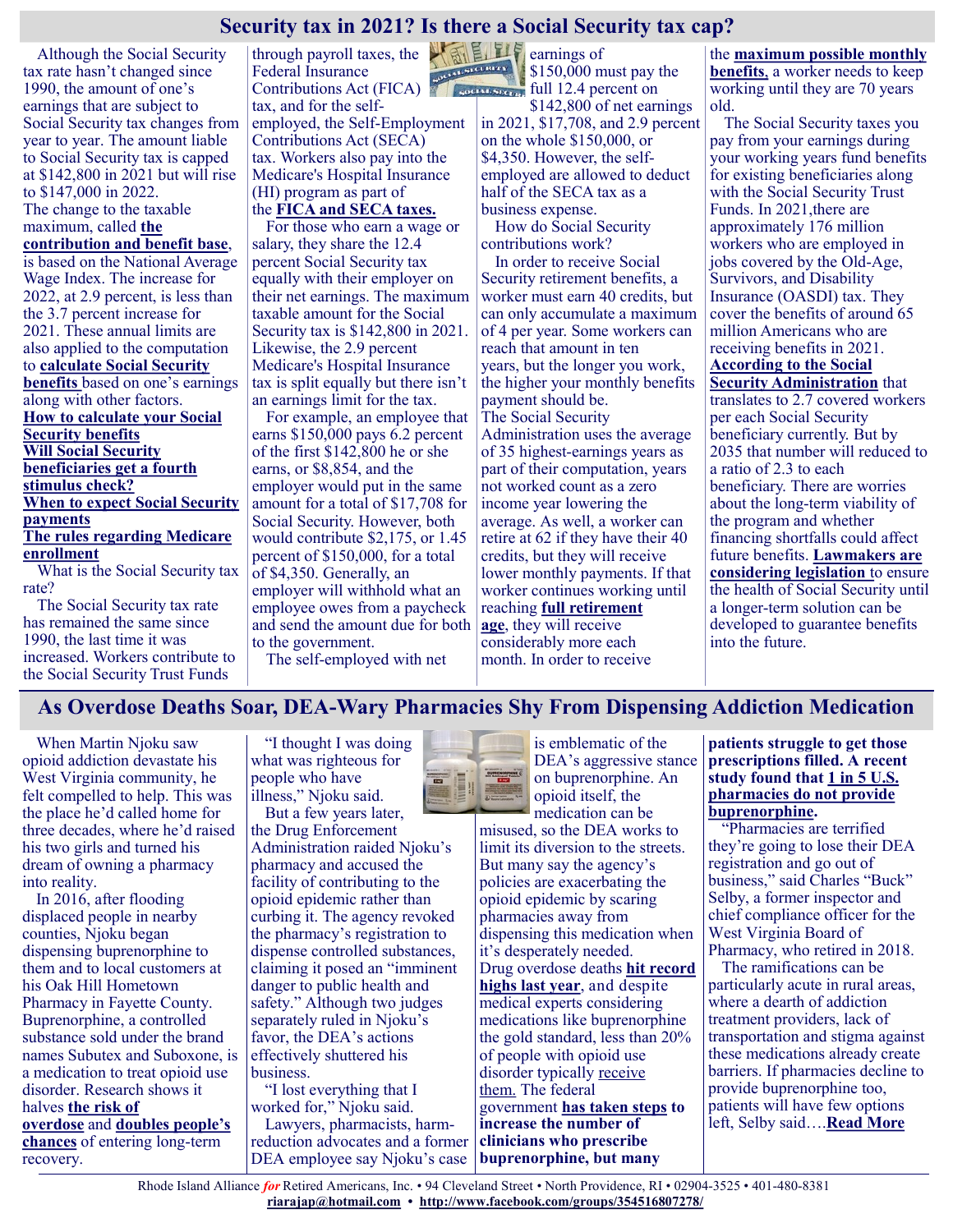# '**Covid Hit Us Over the Head With a Two-by-Four': Addressing Ageism With Urgency**

Earlier this year, the World Health Organization announced a **[global campaign to combat](https://www.who.int/teams/social-determinants-of-health/demographic-change-and-healthy-ageing/combatting-ageism)  [ageism](https://www.who.int/teams/social-determinants-of-health/demographic-change-and-healthy-ageing/combatting-ageism)** — discrimination against older adults that is pervasive and harmful but often unrecognized.

"We must change the narrative around age and ageing" and "adopt strategies to counter" ageist attitudes and behaviors, WHO concluded in a **[major](https://www.who.int/teams/social-determinants-of-health/demographic-change-and-healthy-ageing/combatting-ageism)  [report](https://www.who.int/teams/social-determinants-of-health/demographic-change-and-healthy-ageing/combatting-ageism)** accompanying the campaign.

Several strategies WHO endorsed — educating people about ageism, fostering intergenerational contacts, and changing policies and laws to promote age equity — are being tried in the United States. But a greater sense of urgency is needed in light of the coronavirus pandemic's shocking death toll, including more than 500,000 older Americans, experts suggest.

"Covid hit us over the head with a two-by-four, [showing

that] you can't keep doing the same thing over  $\sigma$ and over again and expect different results" for seniors, Jess Maurer, executive director of the Maine Council on Aging, said in an **[October webinar on ageism](https://khn.org/news/article/watch-confronting-ageism-in-health-care-a-conversation-for-patients-caregivers-and-clinicians/)  [in health care](https://khn.org/news/article/watch-confronting-ageism-in-health-care-a-conversation-for-patients-caregivers-and-clinicians/)** sponsored by KHN and the John A. Hartford Foundation. "You have to address the root cause — and the root cause here is ageism."

Some experts believe there's a unique opportunity to confront this concern because of what the country has been through. Here are some examples of what's being done, particularly in health care settings.

**Distinguishing old age from disease.** In October, a group of experts from the U.S., Canada, India, Portugal, Switzerland and the United Kingdom called for old age to be removed as one of the causes and symptoms of disease in the **11th [revision of](https://icd.who.int/en/docs/icd11factsheet_en.pdf)** 

**[the International](https://icd.who.int/en/docs/icd11factsheet_en.pdf)  [Classification of](https://icd.who.int/en/docs/icd11factsheet_en.pdf)  [Diseases](https://icd.who.int/en/docs/icd11factsheet_en.pdf)**, a global resource used to

standardize health data worldwide.

Aging is a normal process, and equating old age with disease "is potentially detrimental," the experts wrote in **[The Lancet](https://www.thelancet.com/journals/lanhl/article/PIIS2666-7568(21)00201-4/fulltext)**. Doing so could result in inadequate clinical evaluation and care and an increase in "societal marginalisation and discrimination" against older adults, they warn.

**Identifying ageist beliefs and language. [Groundbreaking](https://www.frameworksinstitute.org/publication/gauging-aging-mapping-the-gaps-between-expert-and-public-understandings-of-aging-in-america/)  [research](https://www.frameworksinstitute.org/publication/gauging-aging-mapping-the-gaps-between-expert-and-public-understandings-of-aging-in-america/)** published in 2015 by the FrameWorks Institute, an organization that studies social issues, showed that many people associate aging with deterioration, dependency and decline — a stereotype that almost surely contributed to policies that harmed older adults during the pandemic. By

contrast, experts understand that older adults vary widely in their abilities and that a significant number are healthy, independent and capable of contributing to society.

Using this and subsequent research, the **[Reframing Aging](https://www.reframingaging.org/)  [Initiative](https://www.reframingaging.org/)**, an effort to advance cultural change, has been working to shift how people think and talk about aging, training organizations across the country. Instead of expressing fatalism about aging ("a silver tsunami that will swamp society"), it emphasizes ingenuity, as in "we can solve any problem if we resolve to do so," said Patricia D'Antonio, project director and vice president of policy and professional affairs at the Gerontological Society of America. Also, the initiative promotes justice as a value, as in "we should treat older adults as equals."...**[Read More](https://khn.org/news/article/covid-hit-us-over-the-head-with-a-two-by-four-addressing-ageism-with-urgency/)**

## **Medicare Enrollment Blitz Doesn't Include Options to Move Into Medigap**

Medicare's annual openenrollment season is here and millions of beneficiaries prompted by a massive advertising campaign and aided by a detailed federal website will choose a private Medicare Advantage plan.

But those who have instead opted for traditional Medicare face a critical decision about private insurance. Too often the import of that choice is not well communicated.

If beneficiaries decide to use traditional Medicare when they first join the program, they can pick a private supplemental plan — a Medigap plan — to help cover Medicare's sizable deductibles and copayments for hospital stays, physician visits and other services.

But many people don't realize that, in most states, beneficiaries have guaranteed access to a Medigap plan for only six months after they enroll in Medicare Part B — either at age 65 or when they leave private health insurance and join Part B.

While the Medicare.gov website offers a **[guide](https://www.medicare.gov/Pubs/pdf/02110-medicare-medigap-guide.pdf)** to these Medigap plans — labeled A

through  $N - it's a$ complicated decision because each plan provides different kinds

of coverage — for 10 categories of benefits. Then there are the variants with high deductibles and limited provider networks. Premiums vary sharply, of course. And because seniors enroll in these plans throughout the year as they reach Medicare eligibility, there is far less publicity about the options.

As long as a beneficiary pays the premiums, they cannot be disenrolled from a Medigap plan.

For many who opted at some point for Medicare Advantage but decide later to move to traditional Medicare, getting a Medigap policy may be extremely difficult or impossible.

Lots of people making their plan choice this season may have missed their narrow window for Medigap enrollment. That means they may be stuck in Medicare Advantage or their current Medigap plan.

Ken Singer, 68, of Bridgewater, New Jersey, who retired from an investment management firm, didn't know about the limited

opportunity to sign up for a Medigap policy. "Nobody told me that," he said. "I did a lot of

reading about Medigap, but I found it kind of confusing." He wants a policy because he's leaving his wife's employerbased health plan.

"Not that many people aging into Medicare at 65 fully understand that moment may be their only opportunity to opt into Medigap," said Brian Connell, executive federal affairs director at the Leukemia and Lymphoma Society. "If you miss that short window, you're left without protection from high out-ofpocket costs."

While Medigap plans typically carry higher premiums than Medicare Advantage plans, the more expensive ones offer greater out-of-pocket cost protection.

After a beneficiary's initial sixmonth window, federal law does not prohibit Medigap insurers from rejecting applicants or charging a very high premium if they have a preexisting medical condition, unlike in the Affordable Care Act insurance market for people under 65. **[Only](https://www.kff.org/medicare/issue-brief/medigap-enrollment-and-consumer-protections-vary-across-states/)**  **[four states](https://www.kff.org/medicare/issue-brief/medigap-enrollment-and-consumer-protections-vary-across-states/)** require insurers to offer Medigap coverage to applicants regardless of age or health. Medigap covers nearly 13 million beneficiaries.

In contrast, federal rules require Medicare Advantage plans to accept all applicants and charge the same premium regardless of their health. Out-of-pocket costs in Medicare Advantage plans are capped at \$7,550 this year for innetwork care, not counting prescription drugs. Traditional Medicare has no cost cap, but some of the Medigap plans cover the vast majority of those expenses that otherwise would be out-of-pocket.

At least partly because of these unequal consumer protections, 17% of the 33 million people in traditional Medicare have no supplemental insurance, according to Tricia Neuman, executive director for Medicare policy at KFF. Their out-ofpocket costs can reach tens of thousands of dollars a year for serious conditions like cancer or kidney disease….**[Read More](https://khn.org/news/article/medicare-enrollment-blitz-doesnt-include-options-to-move-into-medigap/)**

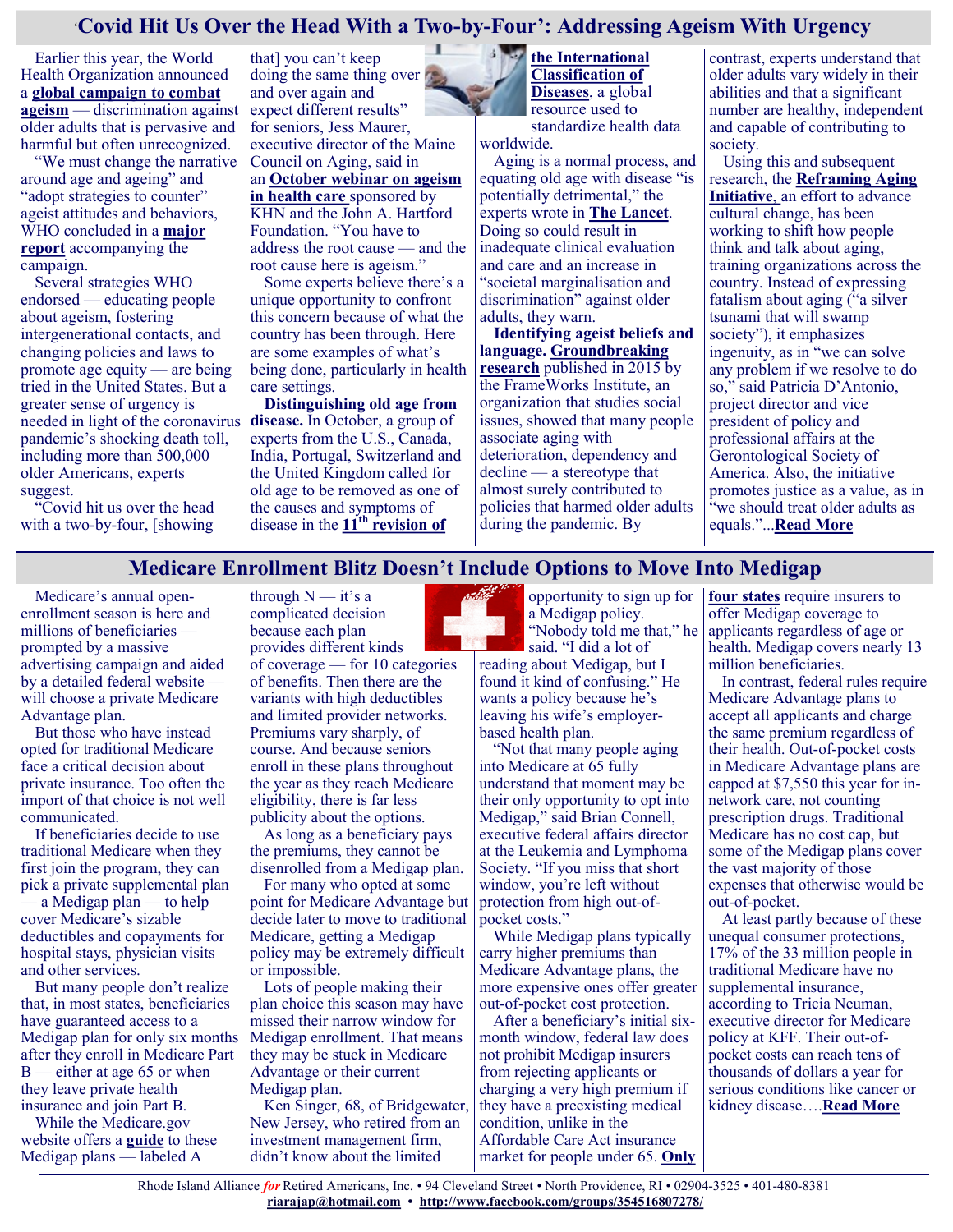# **Medicare open enrollment: Don't be misled by ads**

When it comes to Medicare, every corporate health insurer seems to have an offer you can't refuse, often from one of your favorite heroes paid to push their products. Don't be misled by the TV ads and other promotional hype; get impartial information from your **[State Health](http://www.shiphelp.org/)  [Insurance Assistance](http://www.shiphelp.org/)** 

**[Progra](http://www.shiphelp.org/)**m. And, if you are misled, please know that you now have special rights to disenroll.

Millions of older adults and people with disabilities are receiving misleading information from insurance companies offering Medicare Advantage. These insurers are not telling you the whole story about the health plans they are offering. Medicare Advantage plans offer you coverage from a limited number physicians and hospitals–generally far fewer than it appears from their provider directories–and often with large out-of-pocket costs if you need costly care. And, you are likely to need prior approval

for your care, as well as to face delays and denials of care.

So many people are signing up for these health plans based on misleading information that the Centers for Medicare and Medicaid Services (CMS) has threatened to penalize Medicare Advantage plans if they or the insurance brokers selling their products mislead people, reports Susan Jaffe for **[California Healthline.](https://californiahealthline.org/news/article/medicares-open-enrollment-is-open-season-for-scammers/)** Under federal law, they are not allowed to engage in deceptive marketing practices, but that has not stopped them. And, since marketing is always deceptive– highlighting benefits but not costs–what exactly constitutes deceptive marketing?

CMS is seeing a lot of complaints. Does the punishment CMS is threatening fit the crimes the health plans are committing? The Medicare Advantage plans make so much money off of each enrollee that it can be highly profitable for them to try to sell people a free



lunch. When asked, CMS could not name one instance in which it had fined or suspended enrollment in a Medicare Advantage plan for deceptive marketing.

The good news is that CMS has added new protections for people who are misled into joining a Medicare Advantage plan. You have additional rights to disenroll beyond the first three months of the year. According to CMS, enrollees have a "special enrollment period" if you want to disenroll because of deceptive sales tactics, including "situations in which a beneficiary provides a verbal or written allegation that his or her enrollment in a MA or Part D plan was based upon misleading or incorrect information … [or] where a beneficiary states that he or she was enrolled into a plan without his or her knowledge."

**Most important: Never give a stranger your Medicare or Social Security number.** In

some cases, insurance agents are calling people, asking for their Medicare number and enrolling them in a Medicare Advantage plan without telling them.

If you want health insurance that will meet your needs if you take a bad fall or are diagnosed with a serious condition, traditional Medicare gives you the freedom to see the doctors you want to see and use the hospitals you want to use anywhere in the country, generally with no bureaucratic hassle. The tradeoff is that you will need supplemental coverage, either through Medicaid, a former employer or a Medigap plan in order to protect yourself from out-ofpocket costs that have no cap. But, the cost of Medigap can be as low as \$1,500 a year, far lower than the out-of-pocket cap in Medicare Advantage, which averages around \$5,000 a year and can be as high as \$7,550 for in-network care alone.'

# *Dear Marci***: How does Medicare cover flu shots and other vaccines?**

### Dear Marci,

 Flu season is starting, and I'm eager to get a flu shot. I want to know what to expect, though. How does Medicare cover flu shots and other vaccines? -Mei (Irvine, CA)

### Dear Mei,

 Medicare covers vaccines and immunizations in two ways. Medicare Part D covers **[most](https://medicarerights.us15.list-manage.com/track/click?u=1621f54a596f3717c22815356&id=b6444d0248&e=88d22ba1fe)  [vaccines and immunizations](https://medicarerights.us15.list-manage.com/track/click?u=1621f54a596f3717c22815356&id=b6444d0248&e=88d22ba1fe)**. However, some vaccinations are instead covered by Part B:

- $\bullet$  Influenza (flu) shots, including both the seasonal flu vaccine and the H1NI (swine flu) vaccine
- ◆ Pneumococcal (pneumonia) shots
- $\triangleleft$  Hepatitis B shots
- ◆ COVID-19 vaccines

 Part B also covers vaccines after you have been exposed to a dangerous virus or disease. For example, Part B will cover a tetanus shot if you step on a rusty nail, or a rabies shot if you are exposed to a bat.

#### **Let's start with how Medicare covers the flu shot.**

Medicare Part B covers one flu shot every flu season. The flu season usually runs from November through April. Depending on when you choose to get your flu shot, Medicare may cover a flu shot twice in one calendar year. For example, if you get a shot in January 2021 for the 2020/2021 flu season, you could get another shot in October 2021 for the 2021/2022 flu season.

 **Next, the pneumonia shot.** Pneumonia is an infection that targets the lungs and can cause fever, difficulty breathing, and other symptoms. Pneumonia shots help prevent pneumonia. Medicare Part B covers two separate pneumonia vaccines. Part B covers the first shot if you have never received Part B coverage for a pneumonia shot before. You are covered for a different, second vaccination one year after receiving the first shot. You are not required to provide a even if you have a Medicare

vaccination history 1@ Dear Marci when receiving the pneumonia vaccine. You can verbally tell the health care professional administering the shot if/when you have received past shots.

 **Medicare Part B additionally covers hepatitis B shots if you qualify.** Hepatitis B is a virus that attacks the liver and can cause chronic liver disease. Hepatitis B shots can help prevent the disease. Medicare Part B covers the hepatitis B vaccine **[if you are at medium or](https://medicarerights.us15.list-manage.com/track/click?u=1621f54a596f3717c22815356&id=3f2fb5d872&e=88d22ba1fe)  [high risk for hepatitis B](https://medicarerights.us15.list-manage.com/track/click?u=1621f54a596f3717c22815356&id=3f2fb5d872&e=88d22ba1fe)**. If you are at low risk for hepatitis B, the shot will be covered under Part D.

 **And finally, let's discuss how Medicare covers the COVID-19 vaccines.** Original Medicare Part B covers **[COVID](https://medicarerights.us15.list-manage.com/track/click?u=1621f54a596f3717c22815356&id=2cdf9eab6f&e=88d22ba1fe)-19 [vaccines](https://medicarerights.us15.list-manage.com/track/click?u=1621f54a596f3717c22815356&id=2cdf9eab6f&e=88d22ba1fe)**, regardless of whether you have Original Medicare or a Medicare Advantage Plan. You should bring your red, white, and blue Medicare card with you to your vaccination appointment,

Advantage Plan. The Food and Drug Administration (FDA) has approved an additional dose of the COVID-19 vaccine or booster for certain populations. Speak with your doctor to learn more about your eligibility for a third dose or for a booster. If you qualify for the above vaccines, Original Medicare covers them at 100% of the Medicare-approved amount when you receive the service from a [participating provider.](https://medicarerights.us15.list-manage.com/track/click?u=1621f54a596f3717c22815356&id=409841bb70&e=88d22ba1fe)  This means you pay nothing (no deductible or coinsurance). Medicare Advantage Plans are required to cover flu shots **[without applying deductibles,](https://medicarerights.us15.list-manage.com/track/click?u=1621f54a596f3717c22815356&id=2527ce320a&e=88d22ba1fe)  [copayments, or coinsurance](https://medicarerights.us15.list-manage.com/track/click?u=1621f54a596f3717c22815356&id=2527ce320a&e=88d22ba1fe)** when you see an in-network provider and meet Medicare's eligibility requirements for the service.

 Now that flu season is here, it is a great time to schedule your flu shot. Speak to your health care provider about any questions you have! -Marci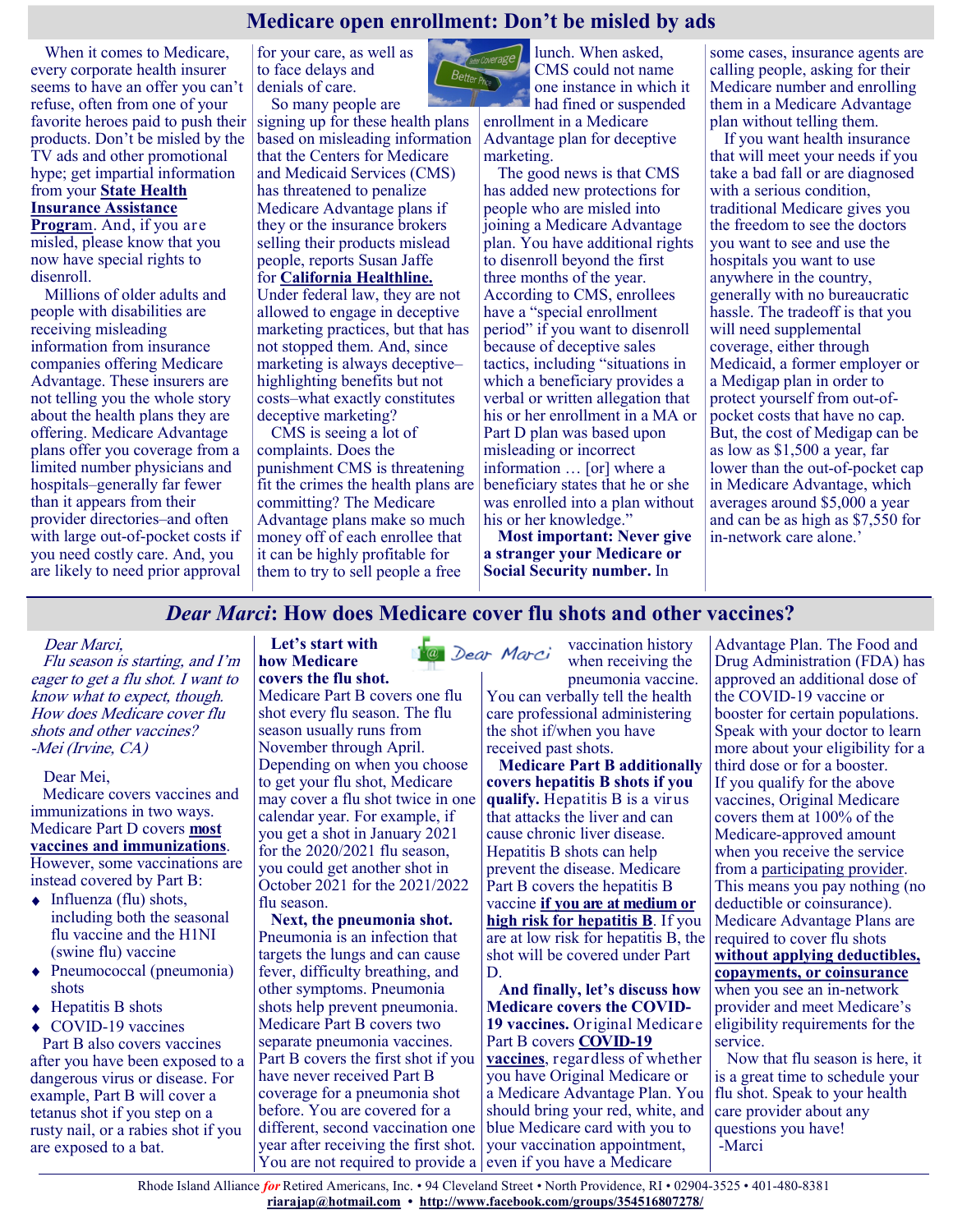## **When a Will Won't Work**

 A will allows you to **[distribute](https://www.nerdwallet.com/article/finance/your-kids-dont-want-your-stuff?utm_campaign=ct_prod&utm_content=1080652&utm_medium=rss&utm_source=syndication&utm_term=msn)  [your worldly goods,](https://www.nerdwallet.com/article/finance/your-kids-dont-want-your-stuff?utm_campaign=ct_prod&utm_content=1080652&utm_medium=rss&utm_source=syndication&utm_term=msn)** select a guardian for minor children and name an executor to carry out your wishes.

But you should be aware of what a will can't or shouldn't do. This is particularly true if you're drafting your own document without an attorney's help, since you could unknowingly make a mistake that upends your whole estate plan.

#### **What a will can't do**

**[A will](https://www.nerdwallet.com/article/investing/writing-a-will-how-to-stop-stalling-and-get-it-done?utm_campaign=ct_prod&utm_content=1080652&utm_medium=rss&utm_source=syndication&utm_term=msn)** can't avoid probate, the legal process that typically follows death. In probate, your will becomes a public record and the court supervises the distribution of your estate.

In many states, probate isn't particularly expensive or lengthy. In other states — such as California and Florida — probate can be costly and timeconsuming, which is why many residents wish to avoid it.

A common way to **[bypass](https://www.nerdwallet.com/article/finance/probate-workarounds?utm_campaign=ct_prod&utm_content=1080652&utm_medium=rss&utm_source=syndication&utm_term=msn)  [probate](https://www.nerdwallet.com/article/finance/probate-workarounds?utm_campaign=ct_prod&utm_content=1080652&utm_medium=rss&utm_source=syndication&utm_term=msn)** is to create a revocable living trust and then transfer ownership of your real estate, accounts and other property into the trust. You retain control, but upon your death, the person you

name as your successor trustee can distribute your property without a court's involvement, says Matt Palmer, associate product counsel at online legal site LegalZoom.

You can avoid probate using other means. Jointly held property passes directly to the other owner, bypassing probate. Accounts with beneficiaries, such as life insurance and retirement funds, can also avoid probate. You may be able to use "transfer on death" or "payable on death" documents to designate beneficiaries for other financial accounts. Some states have transfer on death deeds for real estate or transfer on death registration for vehicles.

Your will can't override a beneficiary designation or change who inherits jointly held property, Palmer says. For example, if you forget to change the beneficiary of your life insurance from your previous spouse to your current spouse, your ex usually will get the proceeds regardless of what your will says.

You also can't leave property



to pets with a will or any other estate document, since pets are considered

property, Palmer says. You can, however, use your will to designate someone to care for your pet and leave that person money to do so.

#### **What a will shouldn't do**

You may see your will as a way to finally force people to do what you want. You could leave your nephew a **[bequest](https://www.nerdwallet.com/article/finance/unequal-inheritance?utm_campaign=ct_prod&utm_content=1080652&utm_medium=rss&utm_source=syndication&utm_term=msn)** that he receives only if he finally finishes college, or stops smoking, or meets some other condition.

But putting conditions in a will is often a bad idea, says Betsy Hannibal, senior legal editor at Nolo, a self-help legal site. Some conditions — such as requiring someone to marry, divorce, or change religions — aren't legally enforceable because they're considered contrary to public policy, Hannibal says.

"Such clauses would include conditional gifts that try to control recipients' protected individual freedoms, like their marital status or religious beliefs, as well as gifts that would require the recipient to do something

illegal," she says.

Other conditions are simply unwieldy. Someone must oversee the bequest and decide when the conditions are met, which might be difficult or take a long time, she says.

If you want to impose conditions, consider paying for an attorney to set up a trust rather than using a will. Expect to spend \$2,000 or more, Hannibal says. You'll need to appoint a trustee, who may need to be paid from the trust for their services. Also, when the money is in the trust, it can be subject to high trust tax rates. Only you can decide if putting strings on an inheritance is worth the extra cost.

Another time to use a trust is when you want to leave money to someone with special needs who is receiving government benefits. Even a relatively small bequest could disqualify them from essential benefits such as Supplemental Security Income and health insurance coverage through Medicaid. Special needs trusts must be carefully drafted to be effective, so consider consulting an experienced attorney….**[Read More](https://www.msn.com/en-us/money/personalfinance/when-a-will-won-t-work/ar-AAQjLUm?ocid=SK2DDHP)**

## **FAQ: How We Rate Nursing Homes**

Nurse staffing, health inspections, quality measures and other data determined each facility's ratings.

Nursing home care can be as short as a few days or weeks after a hospitalization, or it can be years if aging family members can no longer live on their own. To help find the best match for a loved one, U.S. News evaluated more than 15,000 facilities throughout the country and rated most of them in two different areas: short-term rehabilitation and long-term care.

This FAQ explains how nursing homes were evaluated and responds to questions that nursing home residents and families may have about the U.S. News ratings.

For more detailed information on how U.S. News Best Nursing Homes ratings were determined, the methodology report can be found here.

**Why does U.S. News rate nursing homes?** On any given

morning this year, approximately 1.1 million individuals, including 1 in 10 individuals age 85 and above, will wake up in a U.S. nursing home.

The quality of care provided at the more than 15,000 U.S. nursing homes (also sometimes called skilled nursing facilities, or SNFs, post-acute care or subacute care facilities) varies widely. U.S. News wants to help families research and find a nursing home that excels in the type of care they need.

The U.S. News Best Nursing Homes Short-Term Rehabilitation, Long-Term Care and Overall ratings offer individuals and families a starting point in their search for a nursing home, whether they are in need of short-term rehabilitation, long-term care or



Since their inception in 2009, the U.S. News Best Nursing Home ratings have relied on data from **[Nursing Home Compare](https://www.medicare.gov/nursinghomecompare/search.html)**, a program run by the Centers for Medicare & Medicaid Services (CMS), the federal agency that sets and enforces standards for nursing homes.

In 2018, U.S. News added a Short-Term Rehabilitation rating, evaluating the care delivered to patients after a hospitalization for surgery, heart attack, **[stroke](https://health.usnews.com/health-care/for-better/articles/stroke-rehabilitation-what-to-know)**, injury or similar condition.

In 2019, U.S. News added a Long-Term Care rating, evaluating the care delivered to residents who are no longer able to live independently and need help with daily activities such as eating, getting in or out of bed or wheelchair, using stairs or

getting dressed, as well as administering needed medical care.

### **Which nursing homes were eligible for rating?**

All Medicare- and Medicaidcertified nursing homes that were part of the July 2021 CMS nursing home provider census made available in July 2021 were evaluated by U.S. News. Nursing homes did not apply nor did they provide any data or materials to U.S. News.

To be eligible for a Short-Term Rehabilitation, Long-Term Care or Overall rating, a home must have met both of the following inclusion criteria:

- Received reimbursement from CMS in July of 2021.
- ◆ Had sufficient data to evaluate quality in that rating….**[Read](https://health.usnews.com/health-news/best-nursing-homes/articles/faq-how-we-rate-nursing-homes)  [More](https://health.usnews.com/health-news/best-nursing-homes/articles/faq-how-we-rate-nursing-homes)**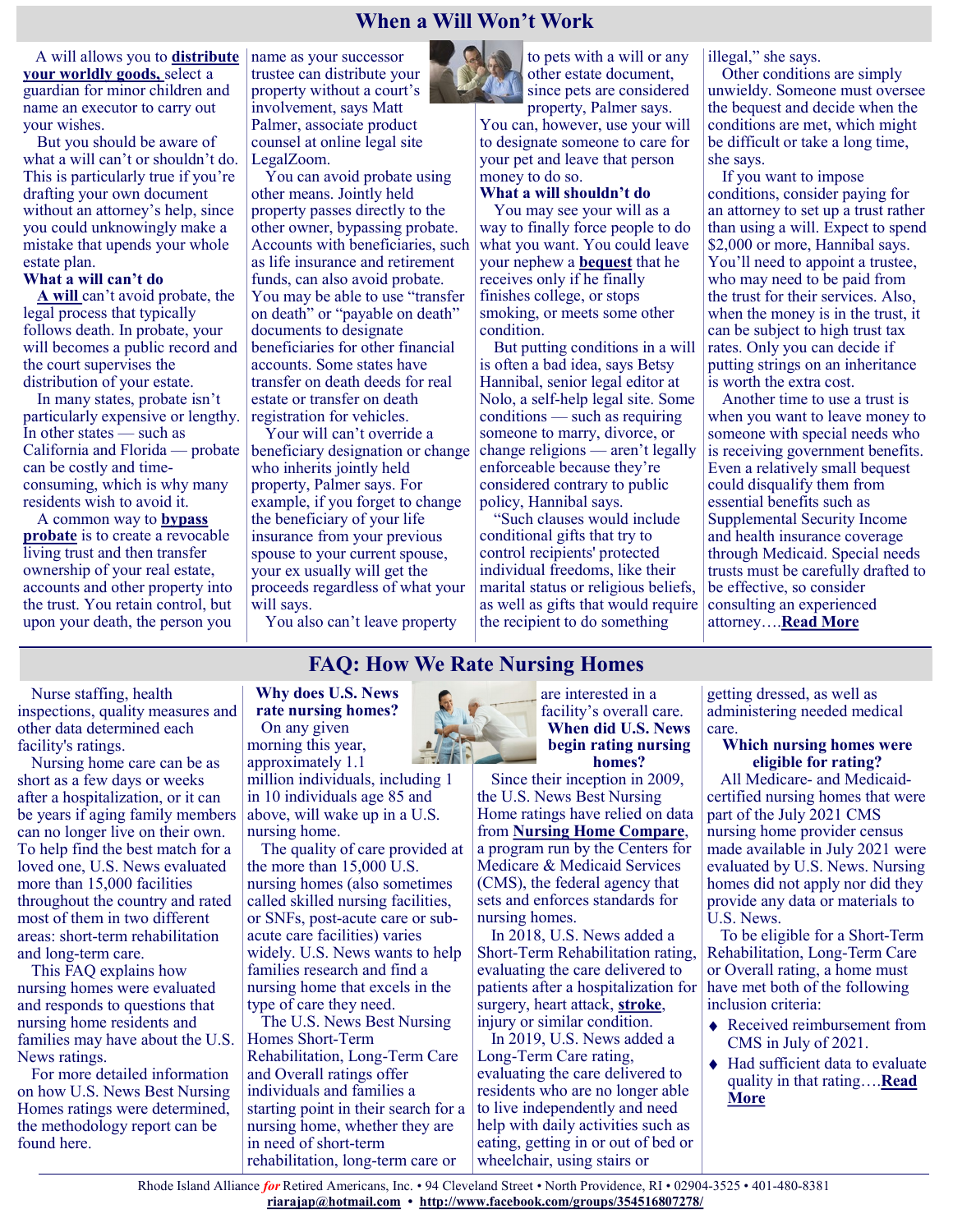# **Medicare Reimbursements to Certain Doctors to be Cut**

During the Covid-19 pandemic Medicare increased payments to certain specialty doctors, including cardiologists and radiation oncologists, by 3.75 percent. That pay increase is set to expire in 2022 and Medicare has decided to allow the expiration.

As a result, several specialties, including interventional radiology, vascular surgery, radiation oncology, and cardiology will see their Medicare reimbursements

decrease next year, while other specialty providers like diagnostic testing facilities, portable x-ray, podiatry, hand surgery, and geriatrics will see payment increases, according to the Centers for Medicare & Medicaid Services.

As is to be expected, doctor groups are protesting.

"These cuts will endanger patient access to cancer care," Laura Dawson, chair of the board of directors of the



American Society for Radiation Oncology, said in a statement.

"Treatment facilities may be forced to cut services or close, which will exacerbate health disparities."

And another: "Our patients put their trust in us to provide them the best care, but it's becoming increasingly clear that they cannot trust the system that's supposed to be set up to support them," David B. Hoyt, executive director of the American College

of Surgeons, said in a statement. **"**These Medicare cuts will further exacerbate our pandemic-strained health care system and cause further delay in care to the patients who need it most."

This is something TSCL will keep an eye on. While every effort must be made to contain the costs of medical care in this country, at the same time we cannot jeopardize the care that is needed by seniors.

## **What You Need to Know About the Federal Nursing Home Vaccine Mandate**

Federal health authorities are expected to release details soon about the vaccine mandate for nursing homes.

The Centers for Medicare & Medicaid Services has **[issued an](https://www.cms.gov/newsroom/press-releases/biden-harris-administration-issues-emergency-regulation-requiring-covid-19-vaccination-health-care)  [emergency regulation](https://www.cms.gov/newsroom/press-releases/biden-harris-administration-issues-emergency-regulation-requiring-covid-19-vaccination-health-care)** requiring COVID-19 vaccinations of thousands of eligible staff members at nursing homes that participate in Medicare and Medicaid programs.

The regulation, announced November 4, covers about 17 million [health care workers](https://health.usnews.com/hospital-heroes/articles/with-vaccine-hesitant-health-care-workers-try-empathy) at approximately 76,000 providers nationwide, according to a CMS press release. "The regulation will create a consistent standard within Medicare and Medicaid while giving  $\left($  **CND** Johnson version by patients assurance of the vaccination status of those delivering care," the statement says.

## **Federal Vaccine Mandate Deadlines**

Facilities covered by the new regulation must establish a policy ensuring that all eligible staff have received the first dose of either a two- or one-dose COVID -19 vaccine by Dec. 5, 2021 before providing any care, treatment or services. All eligible staff must have received either two doses of the Pfizer or Moderna vaccines or a single

dose of the Johnson & Jan. 4, 2022.

The regulation allows for exemptions based on "recognized medical conditions or religious beliefs, observances, or practices," according to the CMS statement. "Facilities must develop a similar process or plan for permitting exemptions in alignment with federal law."

In addition to nursing homes, the new vaccination mandate applies to a raft of health care facilities, including:

- Critical access hospitals.
- Long-term care facilities.
- Intermediate care facilities for individuals with intellectual disabilities.
- Psychiatric residential facilities.
- ◆ Community mental health centers.

 "CMS is taking necessary action to establish critical safeguards for the health of all people, their families, and the providers who care for them," the agency said in its statement announcing the mandate. "CMS knows that everyone working in health care wants to do what is best to keep their patients safe….**[Read More](https://health.usnews.com/best-nursing-homes/articles/vaccine-mandates-in-nursing-homes)**

# **The 3 Most Common Ways Seniors Get Dental Coverage**

As seniors find out in retirement — much to the surprise of many — traditional Medicare does not cover dental care. When it comes to keeping your choppers chipper, you are on your own.

That may change at some point. Recently, Congress has been discussing the notion of adding dental coverage, among other benefits, to Medicare. But we remain a long way from seeing such plans become reality.

So, how have those on Medicare been paying for their dental care? A recent Kaiser Family Foundation **[analysis of](https://www.kff.org/medicare/issue-brief/medicare-and-dental-coverage-a-closer-look/)  [federal data](https://www.kff.org/medicare/issue-brief/medicare-and-dental-coverage-a-closer-look/)** uncovered the three most common ways seniors accessed such care as of 2019.

1. **Medicare Advantage plans** There are two main types of Medicare health insurance: Original Medicare (also known as traditional Medicare), which is managed by the federal government, and Medicare Advantage plans purchased from private insurers.

Some Medicare Advantage plans cover services that **[are not](https://www.moneytalksnews.com/slideshows/costs-that-medicare-does-not-cover/)  [covered by Original Medicare](https://www.moneytalksnews.com/slideshows/costs-that-medicare-does-not-cover/)**, including hearing, vision and dental care.

Medicare Advantage plans are becoming more popular with seniors, Kaiser notes. Because of that reality, a larger share of Medicare beneficiaries — 29% — got dental coverage through their Medicare Advantage plan in 2019.

## 2. **Private dental plans**

A sizable share of those on Medicare  $-16%$  — get their coverage through dental plans from private insurers. In some cases, this coverage is



the result of employersponsored retiree plans that cover dental care as a

post-work perk. In other situations, retirees go out and buy an individual plan directly from an insurer.

### 3. **Medicaid**

Some seniors  $-11%$  - get their dental coverage through Medicaid, the federal-state health insurance program for lowincome folks. However, this is not an option for all retirees. To qualify for Medicaid coverage, you generally must meet income requirements.

How seniors can save on dental care

It is worth noting that nearly half of Medicare recipients — 47%, or 24 million people — had no dental coverage whatsoever as of 2019, the Kaiser Family Foundation analysis found. These

retirees pay out of pocket for all dental services.

Regardless of whether you have dental coverage, it is important to see your dentist regularly. Don't wait for Congress to add dental coverage to Medicare — by the time that happens, you might not have any teeth left!

Fortunately, there are ways to save right now. For example, it can help to flash a little green after the dentist looks at your pearly whites. As we have reported:

"Some dentists will discount the cost of their services by a specific amount  $-10\%$  is common — if you pay your bill in cash at the time of the visit. Ask your dentist's receptionist or bookkeeper to find out if the discount is available."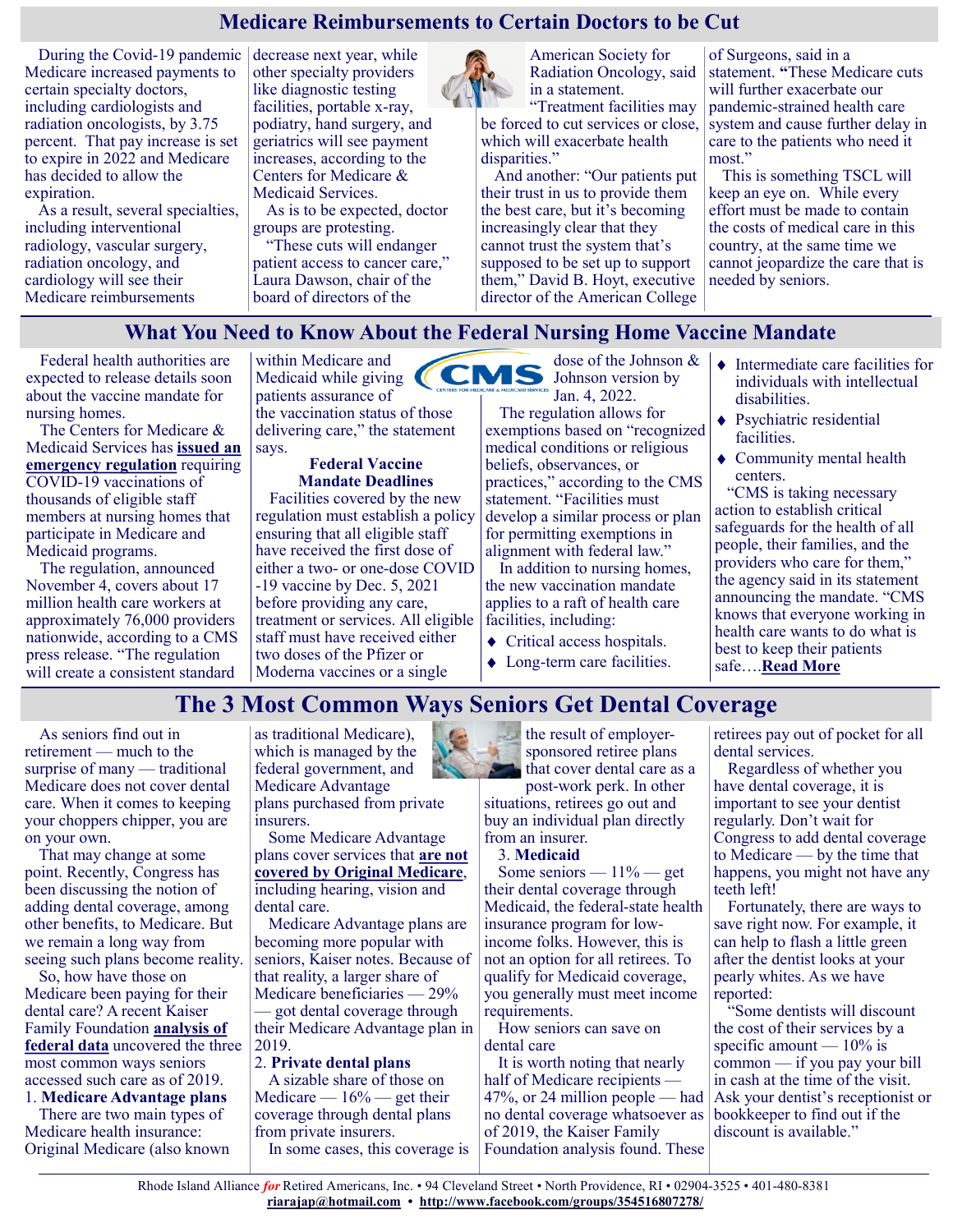# **RI ARA HealthLink Wellness News** Fractific Link Wellness



# **Study Compares Bypass, Stenting for Patients With Severe Heart Disease**

Bypass surgery is slightly better overall than stenting to open blocked arteries in people with severe coronary artery disease, new research shows.

But decisions may still need to be made on a case-by-case basis: Stenting appeared more beneficial in some patients, particularly if they didn't have complex disease.

The findings should help guide decisions about which treatment is best for individual patients, according to the authors of the study published online Nov. 4 in the New England Journal of Medicine.

"The good news for patients is that both groups did better than what was found in previous

studies, and the differences between the two strategies has lessened," said principal investigator Dr. William Fearon. He's professor of cardiovascular medicine and director of interventional cardiology at Stanford Medicine, in California.

"I think it will have an immediate impact on how patients and physicians choose treatment," Fearon added in a university news release.

As many as 40% of Americans older than 60 have some narrowing of their coronary arteries, according to the American Heart Association. Most cases can be treated with statins or aspirin, while others



require stents or surgery. Stents, especially, have improved over time, Fearon's group noted. They are thinner nowadays than

earlier versions, and are most often "drug-eluting" — made with a special coating that slowly emits medicines that help prevent artery re-narrowing around the site of the stent. Newer stents also have special polymer coatings that tend to reduce inflammation.

The new study included 1,500 patients, average age 65, who had severe heart disease leading to three blocked coronary arteries. About half received tiny mechanical stents to help prop open arteries, while the other half

underwent bypass surgery.

After one year, rates of major complications — such as death, heart attack, stroke and the need for a repeat procedure — were 10.6% in the stent group and 6.9% in the bypass group, the Stanford team said

But when the need for a repeat procedure wasn't included in the analysis, the rates fell to 7.3% and  $5.2\%$ , respectively — not a statistically significant difference, according to Fearon.

The researchers also found that patients with less complex coronary artery disease did better with stents, because they required fewer stents than those with complex disease. ….**[Read](https://consumer.healthday.com/sb-11-5-study-compares-bypass-and-stenting-for-patients-with-severe-heart-disease-2655490100.html)  [More](https://consumer.healthday.com/sb-11-5-study-compares-bypass-and-stenting-for-patients-with-severe-heart-disease-2655490100.html)**

# **Pfizer Says New COVID Pill Cut Severe Disease by 89%**

Pfizer Inc. announced Friday that its experimental COVID-19 pill slashed the risk of hospitalization and death by 89% in infected high-risk people.

The five-day treatment, when given within three days of infection, was so effective in a clinical trial that an independent monitoring committee recommended the trial be stopped early, Pfizer said.

The antiviral pill, the second of its kind to show the power to guard against severe COVID, appears to be even more effective than a similar offering from Merck.

Merck's pill, molnupiravir,

halved the risk of severe disease in high-risk patients. British regulators cleared the

pill for use this week in people who are diagnosed with COVID-19 and have at least one risk factor for severe illness, the Washington Post reported. In the United States, a U.S. Food and Drug Administration advisory committee plans to meet shortly after Thanksgiving to assess Merck's pill. Merck has said it can produce 10 million treatment courses in 2021.

As for Pfizer's antiviral pill, the findings haven't been peerreviewed or published yet, but



submitted to regulators "as soon as possible," the company said in

# a **[news release.](https://www.pfizer.com/news/press-release/press-release-detail/pfizers-novel-covid-19-oral-antiviral-treatment-candidate)**

The drug, which will be sold under the name Paxlovid, is designed to prevent the coronavirus from making copies of itself.

"The results are really beyond our wildest dreams," Annaliesa Anderson, a Pfizer executive who led the drug's development, told The New York Times. She expressed hope that Paxlovid "can have a big impact on helping all our lives go back to normal again and seeing the end of the pandemic."

"We're looking at end-to-end protection and treatment," Anderson told the Post. "We have the vaccine for protection, and now we have an opportunity for treatment."

Pfizer has already started making the drug and expects to produce more than 180,000 pill packs by the end of this year, boosting that to a total of 50 million in 2022, the *Post* reported.

No price for the pill has been disclosed by the company.

**More Proof That COVID Vaccines Guard Against Severe Disease**

The risk of serious illness or death is lower among vaccinated people who get breakthrough COVID-19 infections than among unvaccinated people who get infected, two new studies confirm.

An ongoing study of 780,000 U.S. veterans found that all three vaccines available in the United States provide strong protection against severe disease and death, despite a significant decline in their effectiveness against mild and asymptomatic infection, CNN reported.

"Although breakthrough infection increased risk of death, vaccination remained protective against death in persons who became infected during the Delta surge," the researchers wrote in the study published Nov. 4 in the journal *[Science](https://www.science.org/doi/10.1126/science.abm0620)***.**

"Our analysis by vaccine type, including the Pfizer-BioNTech, Moderna and [Johnson & Johnson's] Janssen vaccines, suggests declining vaccine effectiveness against infection over time, particularly for the

Janssen vaccine," the researchers said. "Yet, despite increasing risk of infection due to the Delta variant, vaccine effectiveness against death remained high, and compared to unvaccinated Veterans, those fully vaccinated had a much lower risk of death after infection."

The second study found that unvaccinated people with infections were much more likely to end up in the hospital on a ventilator or to die than people who had breakthrough

infections after being fully vaccinated with the Pfizer or Moderna vaccines.

Researchers analyzed data on more than 4,500 patients admitted to 21 U.S. hospitals with respiratory diseases between March and July and found that unvaccinated patients accounted for 84.2% of COVID-19 hospitalizations, 91% of COVID-19 deaths and nearly 94% of those who either needed a ventilator or who died, CNN reported.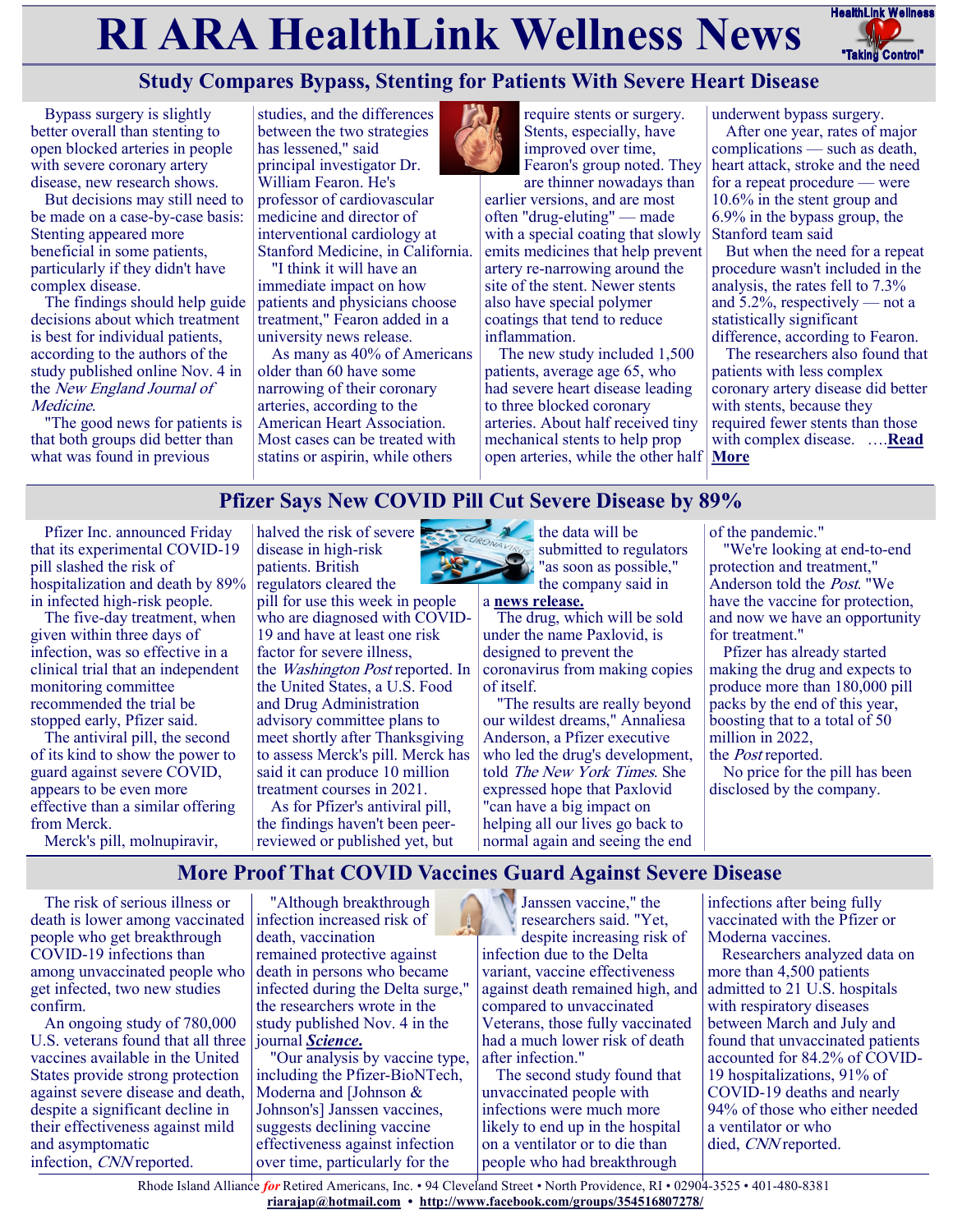# **Democrats Plan to Expand Medicare Hearing Benefits. What Can Consumers Expect?**

President Joe Biden's mammoth domestic spending bill would add hearing benefits to the traditional Medicare program — one of three major new benefits Democrats had sought.

The Biden administration appears to have fallen short of its ambition to expand dental and vision along with hearing benefits. Sen. Bernie Sanders (I-Vt.) and other progressives have long pushed for more generous benefits for seniors. Citing the cost, Sen. Joe Manchin (D-W.Va.) opposed such expansion.

Biden and Democratic leaders in Congress pared back the scope of the new benefits after the total budget bill — which funds health care and other

domestic initiatives — was whittled from a proposed \$3.5 trillion to \$1.75 trillion to meet demands of the party's moderates. The new hearing benefits

would become available in 2023. Democrats have little room for maneuvering on the bill. They need all 50 Democratic senators to support it and can lose only three members of the House on a vote. Those tight margins have made for difficult negotiations and boosted the ability of any one lawmaker to set terms. The progressive and moderate wings of the party have been at odds on the deal for months, and negotiations are ongoing.

Nonetheless, if the hearing proposal survives, it would be a significant change. Here are answers to questions seniors might have about the benefit.

## **Q: What does the plan do?**

The draft legislation unveiled in the House proposes adding coverage to traditional Medicare that includes hearing assessment services, management of hearing loss and related treatment. About 36 million people are enrolled in original Medicare. Many of the private Medicare Advantage plans other seniors have opted to join already offer similar hearing services. According to the Centers for Medicare & Medicaid Services, roughly 27 million seniors are enrolled in a Medicare Advantage plan this

year. CMS projects that number will increase to 29.5 million next year.

The new benefits include coverage of certain hearing aids for "individuals diagnosed with moderately severe, severe, or profound hearing loss," and allows seniors enrolled in traditional Medicare to get a hearing aid for each ear every five years. The new benefits cover devices furnished after a written order from a physician, audiologist, hearing aid professional or other clinician. The Food and Drug Administration separately has moved **[to make hearing aids](https://www.fda.gov/news-events/press-announcements/fda-issues-landmark-proposal-improve-access-hearing-aid-technology-millions-americans)  [available over the counter,](https://www.fda.gov/news-events/press-announcements/fda-issues-landmark-proposal-improve-access-hearing-aid-technology-millions-americans)** in a bid to make them cheaper….**[Read More](https://khn.org/news/article/democrats-plan-to-expand-medicare-hearing-benefits-what-can-consumers-expect/)**

## **Nearly 3 in 10 U.S. Adults Say They Have a Disability**

(HealthDay News) --A growing number of American adults say they have a physical or mental disability, a new study finds.

Of more than 400,000 adults who responded to a 2019 U.S. Centers for Disease Control and Prevention survey, 27% reported a disability. That's a 1% increase since 2016, and represents about 67 million Americans, according to researchers at Johns Hopkins University who analyzed the data.

Moreover, about 12% said they had more than one disability. The most common types were: mobility; cognitive/ mental; independent living (requiring help for daily tasks and outings); hearing; vision;

and self-care (needing help with bathing, dressing and other personal care tasks). To reduce

discrimination and create more inclusive communities, "our country must be equipped with data on the prevalence of disabilities and who is most impacted by them," said study co-author Bonnielin Swenor, director of the Hopkins Disability Health Research Center and an associate professor of ophthalmology at the school of medicine, in Baltimore.

An aging population may have contributed to the increase in disabilities since 2016, Swenor said in a Johns Hopkins Medicine news release.



Disabled adults were more likely to be older, female, Hispanic, have less than a high school education, and have low income. They also had higher odds of being unemployed, bisexual, transgender or gender nonconforming, the findings showed.

Black women were more likely to have a disability than women of other races. However, gay or bisexual Black adults were less likely to have a disability than gay or bisexual adults of other races.

The findings were published online recently in *[JAMA](https://jamanetwork.com/journals/jamanetworkopen/fullarticle/2785329?resultClick=3)  [Network Open](https://jamanetwork.com/journals/jamanetworkopen/fullarticle/2785329?resultClick=3)***.**

The data used in the study was collected before the COVID-19 pandemic, so the percentage of U.S. adults with disabilities may be even higher now due to longterm effects of COVID-19, Swenor noted.

"Developing effective measures and policies to include people with disabilities in all aspects of life needs to account for the variability in how people among different ethnic, socioeconomic, demographic and geographic groups experience disability," Swenor said.

"With robust data, we can strengthen the foundation of our knowledge about disability and develop tangible solutions," she added.

## **Women Feel More Stigma From 'Spare Tire' Around Middle Than Men**

TT

Belly fat. No one wants it, but women are much harder on themselves about extra pounds wrapped around their middle than men are, regardless of how much they weigh.

And the more they beat themselves up about their "spare tire," the more likely women are to gain weight in this high-risk area, new research suggests. Visceral (belly) fat wraps around the organs in the abdomen, and is thought to be more dangerous than other types of fat.

"This study contributes to a growing evidence base which shows that blaming oneself for one's weight and engaging in self-stigma may be harmful to health, particularly for women," said Rebecca Puhl, deputy director at the Rudd Center for Food Policy and Health at the University of Connecticut.

This isn't surprising given how societal ideals of female beauty emphasize thinness, said Puhl,



unrealistic ideal are vulnerable to blame, shame and stigma, often publicly, as we see so frequently on social media platforms," she noted.

They feel like they're at fault, and turn the stigma inward. As a result, women may be more likely to use food as a way to cope with stress and other negative emotions, Puhl said.

Researchers led by Natalie Keirns, a doctoral candidate in clinical psychology at Oklahoma State University, set out to understand how self-stigma about weight affects belly fat in men and women. Seventy men and women completed a questionnaire that rates selfstigma about weight on an ascending scale of 1 to 7. Researchers also used scans to measure visceral and total body fat in all participants….**[Read](https://consumer.healthday.com/11-9-women-feel-more-stigma-from-spare-tire-around-middle-than-men-2655480349.html)  [More](https://consumer.healthday.com/11-9-women-feel-more-stigma-from-spare-tire-around-middle-than-men-2655480349.html)**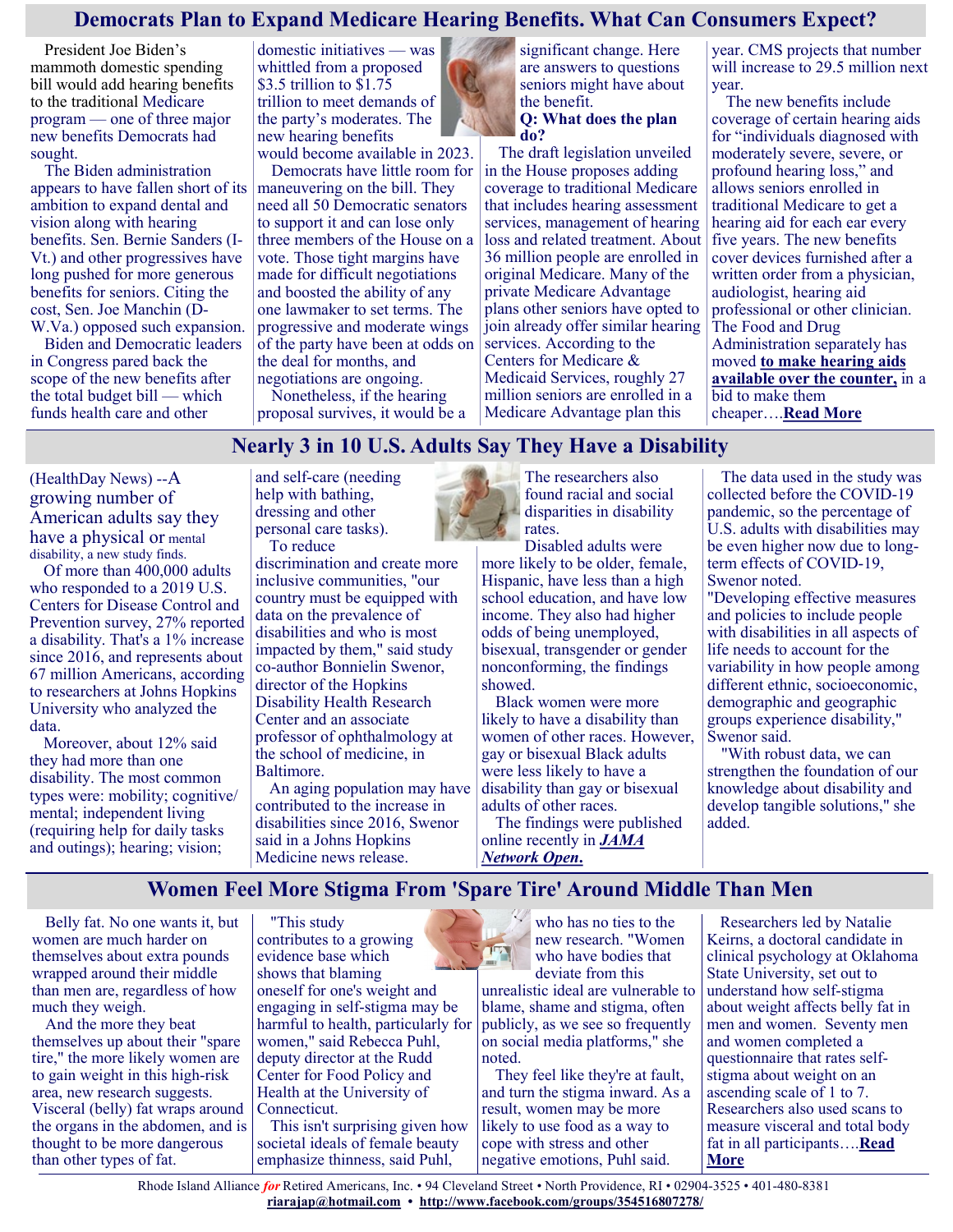# **Memory Help for Seniors: 11 Proven Tips for Boosting Your Brain**

Do you wonder if it's possible to improve your own or another senior's memory? Help definitely exists. And you don't have to buy some overhyped "miracle" brain booster to start enhancing your ability to remember things. In fact, many of the most effective ways to gain a better memory involve actions that you can take today—without spending a lot of money.

Of course, it's natural to worry about the kind of memory decline associated with Alzheimer's disease and other forms of **[dementia](https://www.greatseniorliving.com/health-wellness/dementia)** that require **[memory care](https://www.greatseniorliving.com/living-options/memory-care)**. But did you know that, according to an article in [The BMJ](https://www.ncbi.nlm.nih.gov/pmc/articles/PMC1123445/), only about one in 10 people over the age of 65 develop mild cognitive impairment (which can sometimes mimic very mild dementia)? It's true. And only around 15 percent of those people develop Alzheimer's.

So our fears and expectations are often exaggerated. In a **[Pew](https://www.pewresearch.org/social-trends/2009/06/29/growing-old-in-america-expectations-vs-reality/)  [Research Center](https://www.pewresearch.org/social-trends/2009/06/29/growing-old-in-america-expectations-vs-reality/)** 

**[survey](https://www.pewresearch.org/social-trends/2009/06/29/growing-old-in-america-expectations-vs-reality/)**, about 57 percent of younger adults between the ages of 18 and 64 said that they expect to have memory loss during their senior years. However, only about 25 percent of older adults over the age of 65 said they actually experience memory loss. That's a big gap.

Nevertheless, everybody wants to retain their memory. After all, memories form a major part of who we are. When we lose them, we feel like we lose pieces of ourselves. Plus, having a good memory serves all kinds of practical functions in our daily lives. Every single day, your memory helps you accomplish both basic and complex tasks. So it's vital to keep your brain as healthy and fit as possible. Older adults who take

proactive steps to prevent memory loss are often more

adaptable, independent, and satisfied during their senior years. That's because the human brain has an amazing **[ability to](https://www.apa.org/research/action/memory-changes)  [change](https://www.apa.org/research/action/memory-changes)**, collect new

information, create new neural connections, and store important information in its long-term memory. By developing good habits and seeking out new learning opportunities, you can also improve or maintain your short-term memory (aka your working memory).

Plus, the field of neuroscience is still **[relatively young](https://academic.oup.com/psychsocgerontology/article/72/1/82/2631933)**. With each passing year, scientists are discovering things about the human brain that we never knew before. In the future, we may be able to retrieve "lost" memories and improve our cognitive abilities with brain implants or targeted electrical stimulation.

Genetic research may also lead to preventive therapies or targeted treatments that stop or reverse memory loss.

In the meantime, here are some of the best tips for maintaining or improving your memory: **Contents**

- **[Use the method of loci and](https://www.greatseniorliving.com/health-wellness/memory-help#loci)  [other practical tricks](https://www.greatseniorliving.com/health-wellness/memory-help#loci)**
- **[Get your health checked](https://www.greatseniorliving.com/health-wellness/memory-help#health-checked)**  $\bullet$
- **[Keep challenging yourself](https://www.greatseniorliving.com/health-wellness/memory-help#challenge)**
- **[Improve your sleep habits](https://www.greatseniorliving.com/health-wellness/memory-help#improve-sleep)**
- **[Change your mindset](https://www.greatseniorliving.com/health-wellness/memory-help#change-mindset)**   $\ddot{\bullet}$ **[about aging](https://www.greatseniorliving.com/health-wellness/memory-help#change-mindset)**
- **[Remove distractions and](https://www.greatseniorliving.com/health-wellness/memory-help#remove-distractions)**  ٠ **[sources of stress](https://www.greatseniorliving.com/health-wellness/memory-help#remove-distractions)**
- **[Take time to do absolutely](https://www.greatseniorliving.com/health-wellness/memory-help#take-time)**  ٠ **[nothing](https://www.greatseniorliving.com/health-wellness/memory-help#take-time)**
- **[Get frequent exercise](https://www.greatseniorliving.com/health-wellness/memory-help#get-exercise)**
- **[Socialize and have fun](https://www.greatseniorliving.com/health-wellness/memory-help#socialize)**
- **[Consider dietary changes](https://www.greatseniorliving.com/health-wellness/memory-help#dietary-changes)**
- **[Be careful with](https://www.greatseniorliving.com/health-wellness/memory-help#careful-supplements)  [supplements](https://www.greatseniorliving.com/health-wellness/memory-help#careful-supplements)**

## **Get Your Dietary Fat From Plants, Cut Your Stroke Risk**

People who get their dietary fat from olive oil rather than steak may help reduce their risk of suffering a stroke, a preliminary study suggests.

The study, of more than 100,000 health professionals, found that those who favored vegetable oils and other plant foods as their source of fat generally had a lower risk of stroke over the years.

Overall, the 20% of people with the highest intake of vegetable fats had a 12% lower risk of suffering a stroke over 27 years, compared to people with

the lowest intake of those fats.

On the other end of the spectrum were people who got much of their dietary fat from meat. The 20% with the highest intake of those fats were 16% more likely to suffer a stroke, compared to the 20% with the lowest intake.

Many studies have looked at the relationship between dietary fat and stroke risk. This one focused on the food sources of that fat, said lead researcher Fenglei Wang, a postdoctoral fellow at the Harvard School of

Public Health in Boston. And the findings, he said, favor replacing beef fat with vegetable oils like

olive, soybean or corn.

Wang will present the results Saturday at an online meeting of the American Heart Association (AHA). Studies released at meetings are generally considered preliminary until they are published in a peer-reviewed journal.

The findings do not imply that dietary fat is the whole story when it comes to cardiovascular health, said Alice Lichtenstein, a professor of nutrition science at Tufts University in Boston.

Lichtenstein, who was not involved in the study, is lead author of the AHA's latest dietary advice, published earlier this week.

She said overall diet quality is the key, and not any single nutrient.

"People who eat a lot of vegetable fats are probably doing many other things, too - like eating fruits and vegetables, exercising and not smoking," Lichtenstein said....**[Read More](https://consumer.healthday.com/11-8-get-your-dietary-fat-from-plants-and-cut-your-stroke-risk-2655480274.html)**

## **As Pandemic Cut Air Pollution, Heart Attacks Declined**

Urban air cleared during the COVID-19 pandemic lockdowns as fewer commuters hit the road daily, and that might have resulted in one unexpected heart health benefit for Americans, a new study suggests.

Those reductions in air pollution appear to be linked to a decrease in heart attacks during the shutdowns, according to research slated for presentation Saturday at the American Heart Association's online annual meeting.

The number of heart attacks

dropped by 6% for every 10 microgram-per-cubicmeter decline in fine particle pollution, researchers found.

"The main message from our research is that efforts to reduce ambient pollution can prevent the most severe form of heart attacks," said lead researcher Sidney Aung, a fourth-year medical student at the University of California-San Francisco. "We hope that this would provide a greater impetus for increased public health efforts aimed at



Prior research had found a reduction in fine particle pollution while people stayed home

during lockdowns, Aung said. There was about a 4.5% drop in fine particle pollution during the last two weeks of March 2020, compared to the same period in previous years, Aung said. Such pollution dropped by more than 11% when looking at counties in states that instituted early closures of non-essential businesses.

To see how cleaner air might have improved health, Aung's team used federal data to compare the frequency of heart attacks with air quality in different regions of the United States.

It turned out there was a direct correlation. Nearly 61,000 heart attacks occurred from January through April 2020, and then the number of heart attacks declined as air grew cleaner in specific parts of the nation...**[Read More](https://consumer.healthday.com/11-8-as-pandemic-cut-air-pollution-heart-attacks-declined-2655480044.html)**